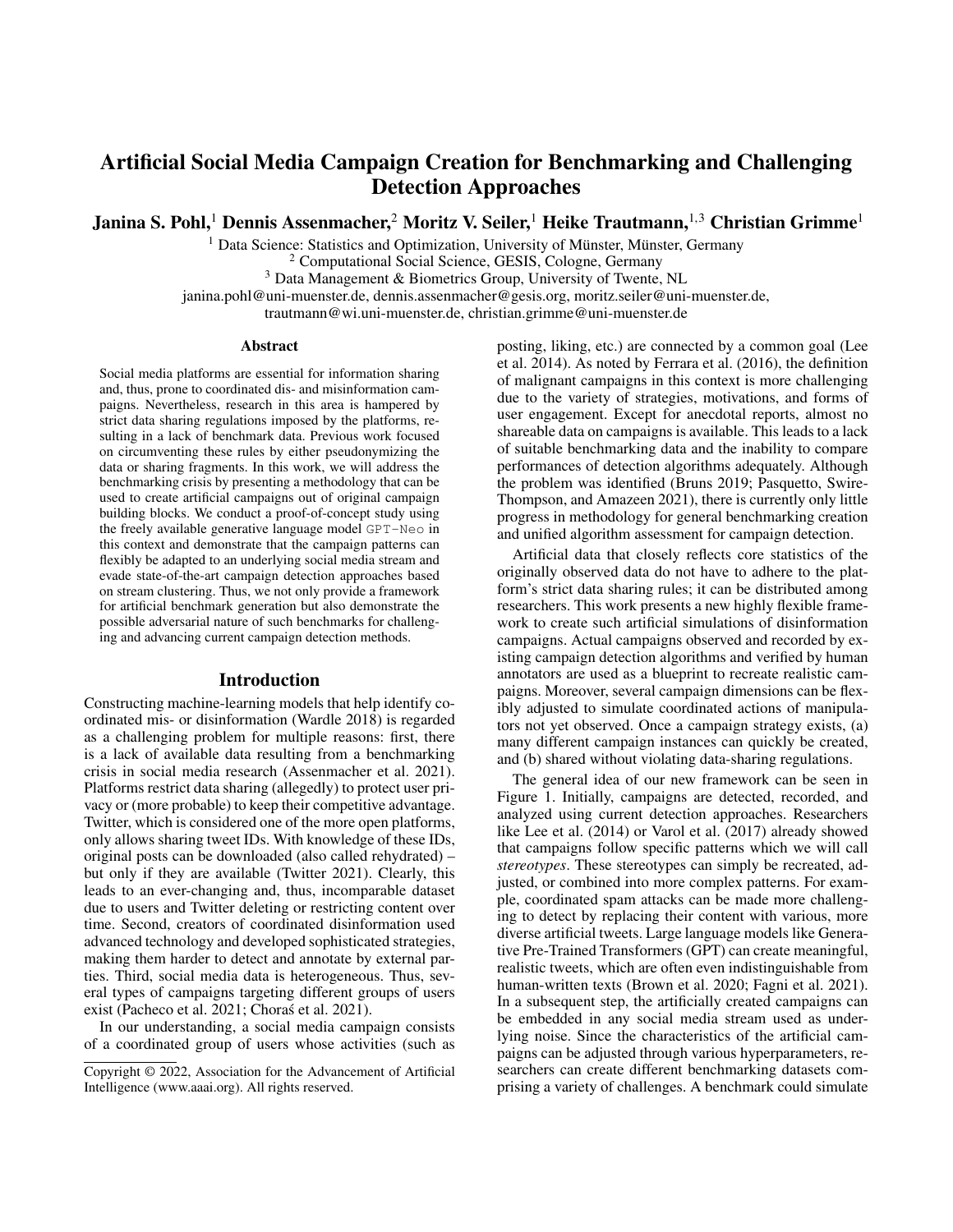

Figure 1: General concept of benchmark generation.

automated actors (social bots) spreading malicious links to challenge spam bot detection approaches, while another can simulate human trolls distributing fake content.

In this work, we instantiate our novel framework using GPT-generated texts to fill previously identified campaign stereotypes with meaningful content. This yields two critical insights. First, from a benchmarking perspective, it can be confirmed in a proof-of-concept that the proposed approach is feasible and can be used to evaluate a modern stream clustering-based method for campaign detection. Second (and qualitatively), however, the approach also demonstrates that automatically generated and meaningful content can be successfully introduced into campaign patterns. At the same time, this points to significant potential in using this technology in the context of malignant communication, thus confirming the urgency of evaluating current detection methods and their limitations under an adversarial regime.

The paper is structured as follows: after discussing related work, we introduce the framework concept before instantiating it for later experimental evaluation. We conclude with ethical considerations, discussion, and future perspectives.

#### Related Work

Social Media Benchmarks Existing benchmarks in campaign detection adhere to strict data sharing rules. For example, in the work of Naseem et al. (2021), the influence of tweets on public sentiment related to COVID-19 is examined; the authors publish the pseudonymized texts in combination with the sentiment label. In contrast, the social bot detection dataset by Cresci et al. (2017) only offers the Twitter IDs as well as their label instead of actual user or text data. However, it was shown that the persistence of Twitter data over the years subsides so that the benchmark is falsified when tweets are deleted (Samper-Escalante et al. 2021).

One solution to circumvent data sharing restrictions is to distribute the data within research groups, like in the Digital Democracy Lab in Zurich<sup>1</sup> or the Social Feed Man-

ager of the George Washington University<sup>2</sup>. Exploiting this principle, the project initiators invite others to join their research team for projects to share the data among more researchers (Gilardi et al. 2021). Another solution is to set up algorithm competitions on platforms like Kaggle or Codalab so that the data never leave the realm of the data holder, but only performance values are shared. Assenmacher et al. (2021) propose a framework that enables researchers to set up and host algorithm competitions dynamically. Nevertheless, realizing algorithm competitions requires suitable infrastructure and sufficient computational resources.

Artificial Data Augmentation Recently, automatically machine-generated text became more prevalent in various natural language processing (NLP) domains such as abusive language or sentiment detection. Next to easy data augmentation (EDA) encompassing methods like synonym replacement, random swap, insertion, or deletion, researchers developed sophisticated algorithms for benchmark creation (Wei and Zou 2019). Calabrese et al. (2021) developed a new benchmark and evaluation system for hate speech detection. They use words and structural patterns predictive of abusive language and incorporate them into normal posts to generate partly artificial adversarials. With Polyjuice, Wu et al.  $(2021)$  present a fine-tuned GPT-2 model to produce counterfactual examples of textual input data to improve model generalization in various domains, while Robeer, Bex, and Feelders (2021) utilize a combination of a generative adversarial network (GAN) and BERT encoder. Hartvigsen et al. (2022) use GPT-3 to automatically create adversarials for hate-speech detection, focusing on creating hard-to-classify implicit abusive content.

In contrast to creating artificial content (i.e., text or images), the simulation of networks with artificial user nodes and edges is more common. Xia et al. (2014) developed an artificial data generator that applies a Poisson process to create user activities and simulate network behaviors. Bucur and Holme (2020) generate small user networks with ten nodes for simulating the spread of epidemics. Lotito, Zanella, and Casari (2021) model the spread of fake news by considering time-varying engagement and levels of trust. However, no simulation of manipulation campaigns has been proposed until now to the best of our knowledge.

Campaign Detection Aiming for campaign detection, social media data are examined by a plethora of detection algorithms, like user networks, images, or post content (Choras´ et al. 2021), using human-based, purely ML-based, or mixed strategies (Orabi et al. 2020). Human experts or paid crowdsourcing workers are employed to inspect social media data to detect spam campaigns or simple social bots. However, this is impossible for sophisticated campaigns. Further, human inspectors are costly, require more time than an algorithm, and may decrease accuracy for speed (Alarifi, Alsaleh, and Al-Salman 2016; Cresci et al. 2018).

Different types of ML algorithms were developed e.g., (un-)supervised, or adversarial learning (Derhab et al. 2021). Supervised methods like in Pritzkau, Winandy, and

<sup>1</sup> https://democracy.dsi.uzh.ch/project/digital-democracy-lab/

<sup>2</sup> https://social-feed-manager.readthedocs.io/en/master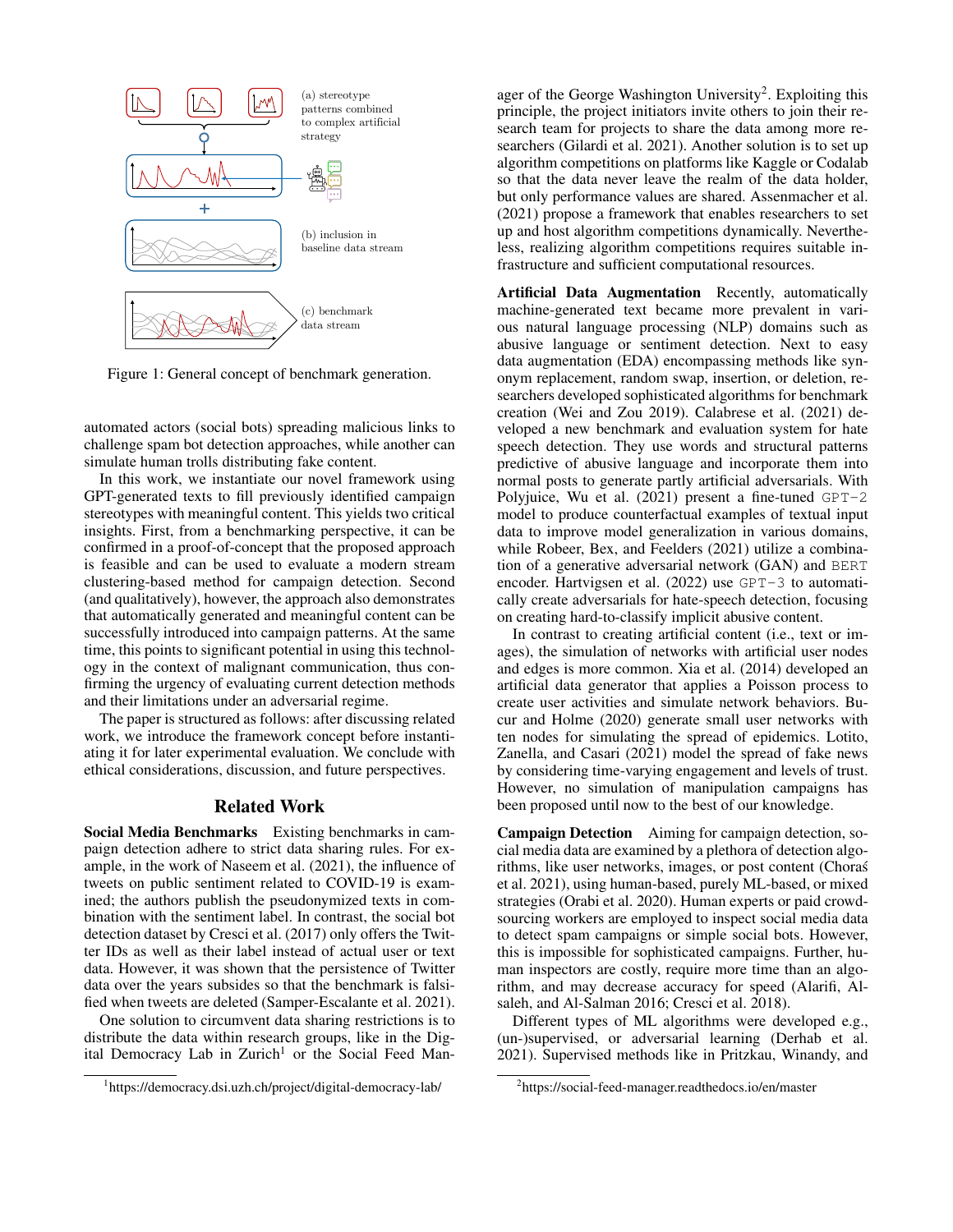

Figure 2: Overview of the proposed benchmarking framework for creating artificial campaigns. While the abstract framework components are depicted on top, our concrete proof-of-concept instantiation is shown at the bottom.

Krumbiegel (2021) flag posts as being trustable or illegitimate by using a BERT (fine-tuned bi-directional encoder representations from Transformers) model. Varol et al.  $(2017)$  use a k-nearest neighbor classifier with dynamic time warping to deal with time series data. However, these approaches depend on a large training dataset with unbiased labels, which is hard to obtain in a suitable size (Cresci 2020). In the unsupervised domain, patterns like synchronized user behavior or similar texts are identified (Chen and Subramanian 2018). However, if accounts do not behave as anticipated or are heterogeneous, these approaches fail (Cresci et al. 2019). Adversarial algorithms focus on generating challenging examples, like the mutation approach by Cresci et al. (2018). Close evaluation is required to prevent the generation of implausible scenarios.

Human-in-the-loop approaches rely on the interaction between human intuition and algorithms. One method is the two-phase monitoring framework proposed by Assenmacher et al. (2020b). A continuous textual data stream is processed and summarized in real-time for topic detection and rating (w.r.t. importance). Expert users can analyze suspicious topic patterns based on time-dependent topical changes through an interactive dashboard. Although computational and human resources are required for monitoring, the approach has been successfully applied during the Brexit or the German or US governmental elections (Assenmacher et al. 2020a). Thus, we will use it subsequently to detect campaigns used as blueprints for artificial recreation. An overview of more detection algorithms for several types of campaigns can be found in the works of Choras et al. ´ (2021); Orabi et al. (2020) or Da San Martino et al. (2020).

#### Artificial Campaign Framework

The detailed process of our proposed benchmarking methodology is displayed in Figure 2. The process consists of three main steps: campaign collection, simulation, and detection.

Original Campaign Collection In the collection phase, the target social media platforms have to be selected. The framework is agnostic of the concrete detection algorithm and input data. Selected detection algorithm(s) can then be applied to the data stream to identify any campaign. Eventually, researchers must examine all detected campaigns in an exploratory data analysis to understand important distributional characteristics such as how many accounts participated, or which kind of message was spread. Since manipulators supposedly use various strategies to manipulate other users, several types of campaigns can be collected.

Campaign Simulation The collected campaign characteristics are used in the second phase to design various artificial campaigns, e.g., disinformation prior to elections or malicious links promotion with click-baits. As campaign participants, either a single or a network of accounts can be used, which can mimic the behavior of social bots or legitimate users. Next to insights from the analysis of the real campaigns, insights regarding the working principle of the subsequently used detection algorithm can also be incorporated to generate challenging problems. Researchers can then create artificial campaigns following these configurations. Since campaigns are not executed in isolation but accordance with other users' actions, researchers must choose the basic stream in which the artificial campaign will be inserted. Note that only the recreated campaign is artificial; it is inserted in any static dataset or social media stream consisting of actual posts collected earlier. Thus, conveniently, the ground truth regarding labeling artificially created campaigns by researchers and others is directly available.

Artificial Campaign Detection The last step of our framework is to test the performance of campaign detection algorithms. Hence, researchers do not only gather insights into the algorithms' functionality but also reveal opportunities for improvements. The algorithms used to create artificial campaigns can be shared without problems and applied to any problem setting or data. Since campaigns are used as blueprints that were observed in a social media stream for the simulation, they closely reflect the real manipulator's actions. Nevertheless, it must be noted that it is possible that other users would react differently to the artificially generated campaign than they reacted to the original campaign in a real social network environment. Since the analysis of the artificial campaign is conducted in hindsight, possible deviating user reactions cannot be simulated realistically.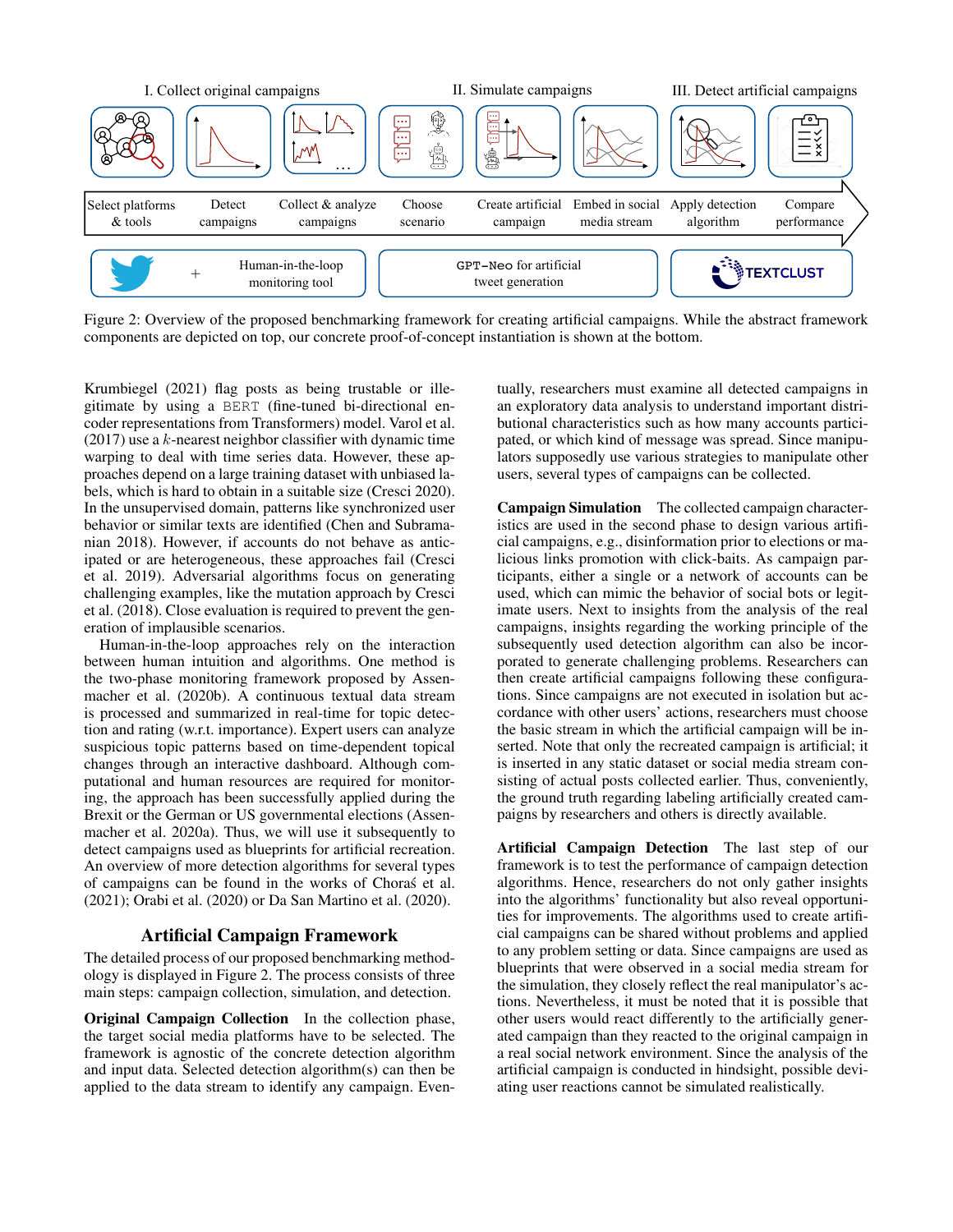# Framework Instantiation

To instantiate our artificial campaign framework, it is necessary to specify detection methods, the models used to create the content of the campaigns and the algorithms used to simulate the users' actions and behaviors. Since the proposed framework is flexible w.r.t. the instantiation of each step, we evaluate a concrete setup in this study.

## Stream Clustering for Collecting Campaigns

For campaign detection, we rely on an unsupervised humanin-the-loop approach proposed by Assenmacher et al. (2020b). The tool is built upon the idea of monitoring the outputs of a stream clustering technique called textClust to identify homogeneous groups of potentially coordinated topics in an unbounded textual data stream. The algorithm was initially proposed in 2017 (Carnein, Assenmacher, and Trautmann 2017) but was recently updated and benchmarked on various Twitter datasets (Assenmacher and Trautmann 2022). textClust utilizes a TF-IDF cluster representation which is updated incrementally to deal with distributional changes (concept drifts). Therefore, the whole clustering process is separated into two phases. Within the online phase, incoming observations are continuously clustered into statistical summaries called micro-clusters. Due to concept drifts, they can change over time, i.e., can become more important by incorporating new observations or less important if they are not updated anymore. Each time a new text is assigned to an existing cluster, its weight, i.e., its importance, is increased. On the contrary, if a cluster is not frequently updated, the weight is decreased according to an exponential fading function. Within Figure 3a, one example of the changing micro-cluster weight over time is reflected by the unmodified micro-cluster  $C<sub>o</sub>$ . In the second offline phase of the algorithm, a snapshot of micro-clusters can be used at any specific point in time to asynchronously re-cluster them using traditional clustering techniques.

#### Generative Language Models for Simulation

Generative language models compute a probability distribution over sequences of tokens to predict future words, given the previous token in the sequence. State-the-art models are based on the Transformers architecture defined by Vaswani et al. (2017). Previously, primarily convolutional neural networks (CNNs) or recurrent neural networks (RNNs) were used for natural language generation (NLG) tasks. However, these models only consider signals from close input or output positions, i.e., examine a narrow word neighborhood (Wolf et al. 2020). In contrast, Transformers utilize the attention mechanism that draws global dependencies between input tokens since, in natural language, coherent words may not occur consecutively (Vaswani et al. 2017).

OpenAI developed GPT models from 2018 onward, which are based on the decoder part of the Transformer architecture (Radford et al. 2018). The latest version, GPT-3 by Brown et al. (2020), outperformed other language models by the time of its publication. Short texts generated by GPT models are nearly indistinguishable from human-written texts (Ippolito et al. 2020). Nevertheless, the model is not

freely available, and researchers must pay for each generated token. Therefore, EleutherAI developed GPT-Neo, a freely available version. It was trained on donated computational power using a dataset called The Pile, an 825-gigabyte English text corpus (Gao et al. 2020). EleutherAI reports that it shows similar performance to GPT-2 and only slightly worse performance than GPT-3 in NLG (EleutherAI 2022).

There are several other models available for NLG, for example the MAGMA model – Multimodal Augmentation of Generative Models through Adapter-based Finetuning – developed by Aleph Alpha (Eichenberg et al. 2021), Turing-NLG (T-NLG) by Microsoft (2020), and the Text-To-Text-Transformer (T5) developed by Raffel et al. (2020). However, since GPT-3 achieves the best performance on various NLG tasks and GPT-Neo is slightly worse and freely available, we decided to use GPT-Neo.

## Generation of Simulated Campaigns

We create artificial campaigns in which GPT-Neogenerated tweets are inserted by mimicking the actions of disinformation spreaders (Figure 3a). We assume that manipulators try to promote their opinions on social media by managing multiple user accounts in parallel. As these coordinated accounts send coherent content, they are grouped in one cluster, leading to an increase in cluster weight observable in the monitoring tool. Thus, depending on how many coordinated users  $U_i$  participate, their aggregated actions determine the resulting micro-cluster pattern  $C_a$ . However, their actions are not examined in isolation but are assumed to be embedded in an original, content-related, and unmodified micro-cluster  $C<sub>o</sub>$  emerging from the actions of other users. Thus, the shape and the volume of  $C<sub>o</sub>$  influence the final trend of the resulting micro-cluster  $C$ , as can be seen on the right in Figure 3a. Researchers using our framework can determine the aggregated user actions  $C_a$ , while the basic micro-cluster  $C<sub>o</sub>$  is created by the actions of other users and the stream clustering algorithm and cannot be influenced.

Consequently, the resulting pattern of the artificial campaign as displayed in the monitoring tool mostly depends on how the actions of single users are simulated, as can be seen in Figure 3b: basically, for each user  $U_i$ , we define the duration  $d_i$  and the submitted text volume  $t_i$  of his action. For example, a high  $t_i$  and a short  $d_i$  will lead to a sharp increase in cluster weight, while a high  $t_i$  and a long  $d_i$  will result in a moderate increase. Additionally, the final increase level depends on the subjacent stream  $S$  in which the campaign is inserted: first, the more users produce similar content, the more likely the stream clustering algorithm will assign these posts and the artificial posts to the same cluster. Second, the more active other users are, the higher the cluster weight increase and vice versa. In contrast, the weight decrease can only indirectly be influenced by stopping the posting activities of simulated users. Then, the decrease depends on S and the fading configuration of the clustering algorithm. However, note that the exact shape of  $S$  is unknown, and thus, modeled as a blue shaded box in Figure 3b. A complementing trend of S may blur the artificial campaigns' pattern when many users post on a similar topic and vice versa.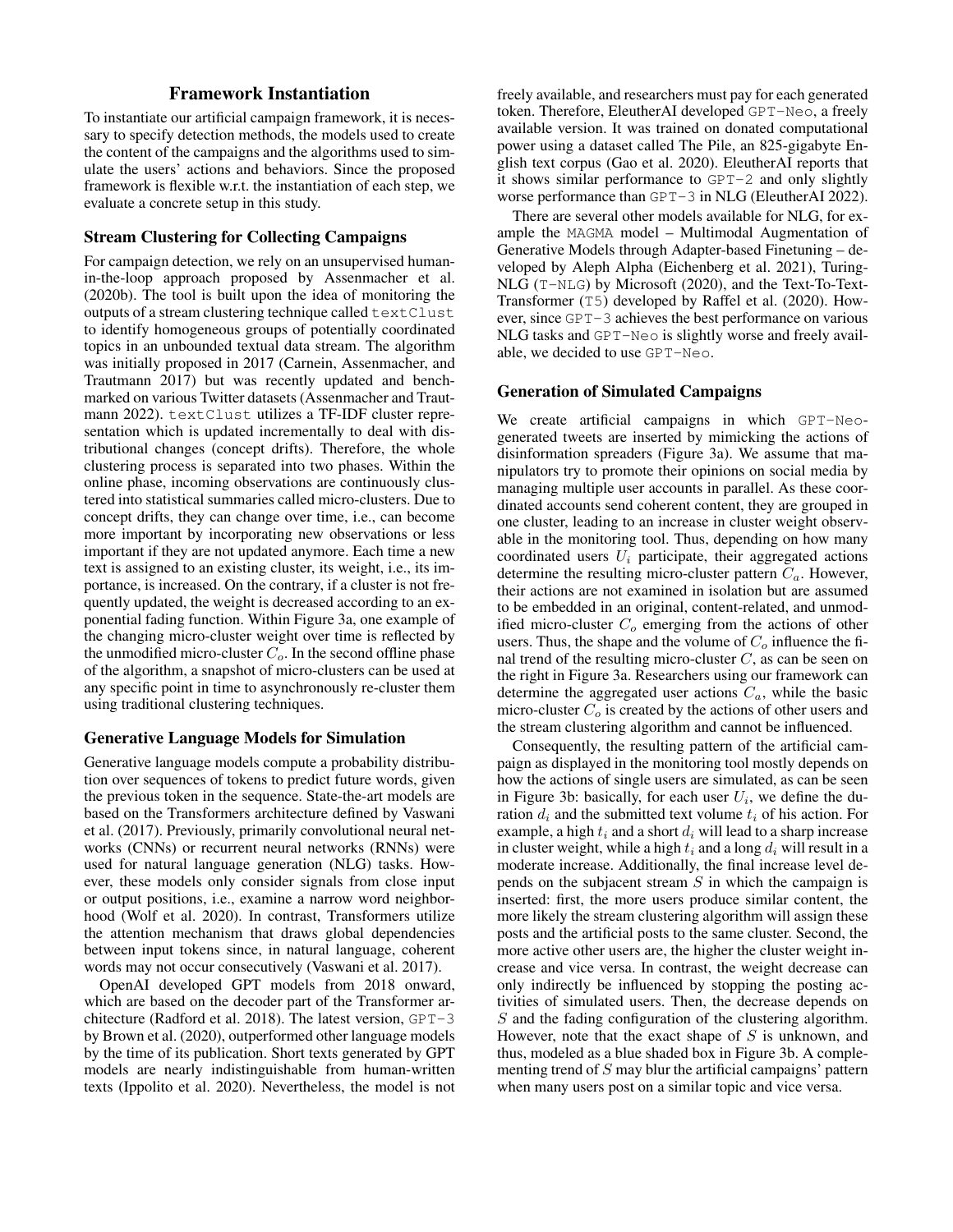



(a) Aggregation of malicious users' activities and an original cluster of the underlying stream with similar / topic-related content.



(b) User action's patterns depend on activity duration, tweet volume, the basic stream and the clustering algorithm's configuration.

Figure 3: Composition of the cluster trend depending on the participating user's actions and the stream clustering algorithm.

# Framework Evaluation

After we instantiated our flexible framework with specific detection algorithms and content creation models, we assessed our setup and the framework's general capabilities.

#### Experimental Setup

We used the Twitter API academic access for streaming one percent of *climate change*-related tweets in real-time. The topic is polarizing, heavily discussed online, and, thus, likely to be targeted by disinformation campaigns (Prorokova 2020). These hashtags were used to filter the stream:

- Climate change: climate climateChange climateCrisis climateAction actOnClimate climateChangeIsReal globalWarming saveTheEarth saveThePlanet thereIsNoPlanetB climateEmergency climateJustice
- Climate change denial: climateLies climateDenial climateSceptics climateHoax
- Movements: fridaysForFuture fridays4future fffUnited-States studentsForFuture students4future parents4future parentsForFuture extinctionR greenpeace wwf
- People: gretaThunberg sophiaMathur

We collected 3.6 million tweets from 1/10/2021 until 7/11/2022. To identify malicious campaigns, we used the previously described monitoring tool by Assenmacher et al. (2020b). Based on reported experiences (Assenmacher et al. 2020a; Assenmacher and Trautmann 2022), we used textClust with its standard configuration, i.e. automatic distance threshold adaption; we set the fading factor  $\lambda$  to 0.01, and generated uni- and bi-grams during preprocessing.

To generate artificial tweets, we used the 1.3 billion parameter version of GPT-Neo (Black et al. 2021) as implemented in the Hugging Face Transformers library<sup>3</sup>. As GPT-Neo did not receive any social media data during its pre-training, we fine-tuned the default model with our collected tweets. It received the data in the format <username> <tweet> within a single field separated by a space for learning to create tweets similar in sentiment and content to original user's tweets. Since, on average, in the dataset are only 400 tweets per user, GPT-Neo does not mimic each user's style perfectly but learns the general probability distribution of tweets. We used an 80/20 train/test

split, and to differentiate distinct tweets, we added a startof-tweet and an end-of-tweet token to the training dataset. We fine-tuned the model on a Nvidia A100 (40GB) for five epochs with a batch size of 112. The fine-tuned is freely accessible as Hugging Face model repository<sup>4</sup>.

Since GPT-Neo has a variety of parameters, we conducted a small pre-study to find a suitable model configuration. Following the advice in the guidelines by OpenAI (2021) and von Platen (2020), we selected the parameters *temperature*, *top-k*, and the *repetition penalty* for configuration. Through scaling the raw predictions (logits), the *temperature* controls the output's randomness. We tested the configurations 0.7, 0.8, and 0.9. The parameter *top-k* influences the width of the probability mass, which in turn influences the *temperature*: only the fixed number of *top-k* tokens is considered so that the probability mass is redistributed. We checked the values 50 and 150. Lastly, the *repetition penalty* determines whether the model can repeat tokens multiple times. We test its effect by applying it with a parameter value of 2 and by deactivating it with a value of 1.

To test how our fine-tuned GPT-Neo model can reflect specific users' tweets, we selected a climate change denier as test subject, since, due to the distinct opinion, it is straightforward to check whether GPT-Neo can match it. For each configuration, we generated 1 000 tweets. In a first statistical evaluation, we tested the general tweet characteristics, i.e., the number of user mentions, inserted URLs, and the average length. Second, we asked two human ML experts to manually verify whether the tweet's content is logical, coherent, and matches the climate change denier's opinions.

Using human experts to assess the quality of machinegenerated texts e.g. was done in by Hartvigsen et al. (2022), where annotators evaluated whether the automatically generated toxic language presents a potential harm to readers. Nevertheless, the automatic evaluation of artificially generated data without human annotators remains an important future work endeavor. Established NLP metrics such as BLEU (Papineni et al. 2001), ROUGE (Lin 2004) or BERTScore (Zhang et al. 2019) come with their own limitations: as they capture the token agreement (based on  $n$ grams or semantic word/sentence embeddings), they are not

<sup>3</sup> https://huggingface.co/docs/transformers/index

<sup>4</sup> https://huggingface.co/Nijana/gpt-neo-1.3B-

climate\_change\_tweets/tree/main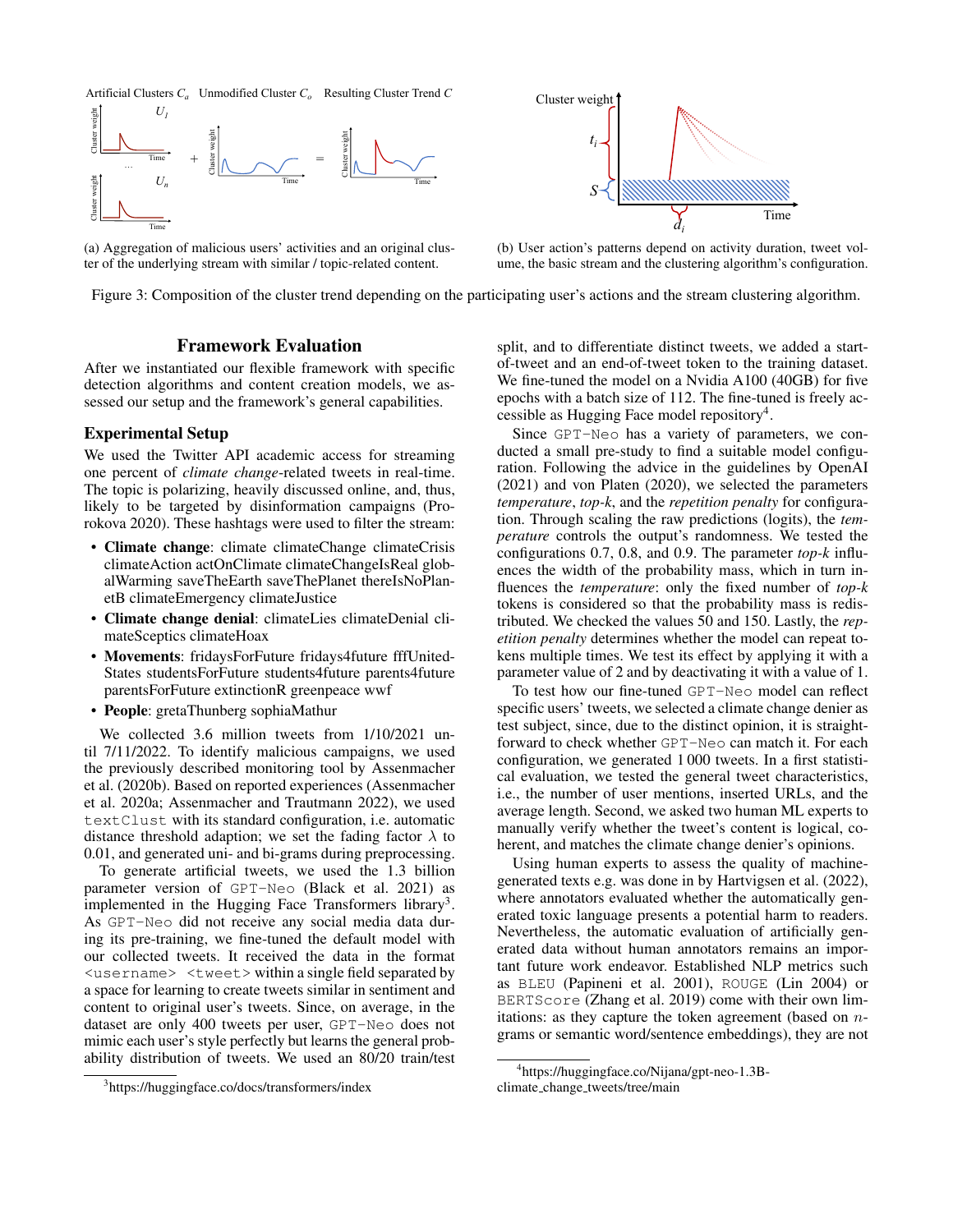

Figure 4: Schematic display of the three different patterns that were identified by analyzing manipulation campaigns.

suitable to verify whether the produced content matches the users' opinions. Thus, in the context of this study, we only rely on the manual assessment by human annotators.

We decided on closely simulating one campaign of each stereotype we observed in our data for the final campaign creation, i.e., to adopt the number of participants, submitted tweets, and duration. To assess the effect of the automatically mass-generated tweets in detail, we only replaced the monotonous tweets of the original campaigns with GPT-Neo-generated tweets.

#### Results

The results of each phase of our proposed framework will be discussed next: the original campaign collection, the simulation with a fine-tuned and configured GPT-Neo model, and the recreation of the campaigns to test competitive detection algorithms. The results of each study will be discussed next.

Original Campaign Collection We identified campaigns by focusing on examining the change of textClust's cluster weights over time visually in the human-in-the-loop monitoring tool. Since each cluster represents different topics discussed in the stream, a rapid weight change indicates the automated activity or unusual behavior. Further proof was given by accompanying metrics displayed, e.g., the tweet-per-user ratio or the analysis of the content. Using this approach, we identified ninety campaigns during the thirty-seven days of data collection, fifty of which were malicious. Most non-malignant campaigns were created by benign flight trackers, weather, or news bots. Some were also false positives, like the announcement that the British Queen would not attend the UN climate conference. The news created a sharp increase in tweet activity but was organic in its origin since triggered by a real-world event.

Overall, we identified three stereotypical campaign patterns, which can be inspected in Figure 4. The first consists of a single peak created by the synchronized tweet activities of several accounts within a short time. Although there are some varieties, for example, the steepness of the increase or the number of participants, thirty-three of our fifty malicious campaigns followed this general pattern. The second stereotype consists of two or three consecutive peaks created by stop-and-go tweeting activities. We collected twelve campaigns in this category. Lastly, stereotype three consists of a sharp increase in activity with prolonged posting behavior over hours. Due to the decreasing intensity of the activities, the decrease in cluster weight happens gradually. Organic campaigns triggered by a real-world event often follow this pattern, but we also found five malicious campaigns.

Campaign Simulation Using GPT A first inspection of the 12 000 tweets generated for testing configurations reveals that GPT-Neo generally captured the climate change denier's style and sentiment well. In Table 1, we provide original tweets on the left, next to variations on the right<sup>5</sup>.

| Original                                                                                                            | GPT-Neo                                                                                                                |  |
|---------------------------------------------------------------------------------------------------------------------|------------------------------------------------------------------------------------------------------------------------|--|
| @GretaThunberg There<br><b>1S</b>                                                                                   | @GretaThunberg There<br><b>1S</b>                                                                                      |  |
| Zero proof there is a climate<br>crisis ZERO PROOF Just<br>another fabricated emergency<br>to fleece the sheep      | Zero proof there is a climate<br>crisis ZERO PROOF Just<br>another fabricated emergency<br>to strip you of your rights |  |
| @user @globalnews Ya, SO<br>??? None of your business!<br>Climate Change is a SCAM,<br>just like your Fake Pandemic | Quier No one is buying the<br>climate crisis Climate change<br>hoax is the next Covid                                  |  |
| @GretaThunberg She<br>wont<br>mind<br>her<br>has<br>recover,<br><b>SNAPPED</b>                                      | @GretaThunberg<br>What<br>a<br>hypocrite. All she does is lie<br>and manipulate people                                 |  |

Table 1: Examples of original stream (left) and topic-related GPT-Neo-generated tweets (right).

The model generally reflects the opinion of the climate change denier we used as a test subject: it uses user mentions, and some words are written in upper case, just like in the originals. The result of the first study we conducted by automatically checking tweet characteristics can be seen in Table 2. The climate change denier did not append any URLs to the tweets, while GPT-Neo added randomly generated URLs to some. GPT-Neo probably adds URLs since in the fine-tuning dataset, URLs are attached to many tweets, and the model infers knowledge from those as well. The difference between tweets generated with a *repetition penalty* is apparent to those created without (i.e., a configuration with the values 1 and 2, respectively): tweets without *repetition penalty* contain URLs in approximately 2 % to 5 % of cases, while tweets with *repetition penalty* contain links in 10 % to 15 % of cases. Moreover, in each tweet without a *repetition penalty*, approximately two users are mentioned with a standard deviation between 1.5 and 2.4, while it is merely one user with a very low standard deviation  $(< 0.09)$  in the tweets with a *repetition penalty*. There, tweets are less than 135 characters long with a standard deviation of 77, whereas the tweets without *repetition penalty* are, on average, longer than 150 characters with a standard deviation of 55. Nevertheless, most artificial tweets are shorter than the original ones. However, while the effect of the *repetition penalty* can be seen, no such clear result emerges for the parameters *temperature* and *top-k*. Nevertheless, since the *repetition penalty* affects GPT-Neo to create shorter tweets with fewer user mentions and more URLs, we exclude these configurations from further consideration.

Next, we manually inspected each tweet of the remaining configurations to check the percentage of tweets being il-

<sup>5</sup>More examples can be found on GitHub: https://github.com/ JaninaPohl/artificialcampaigns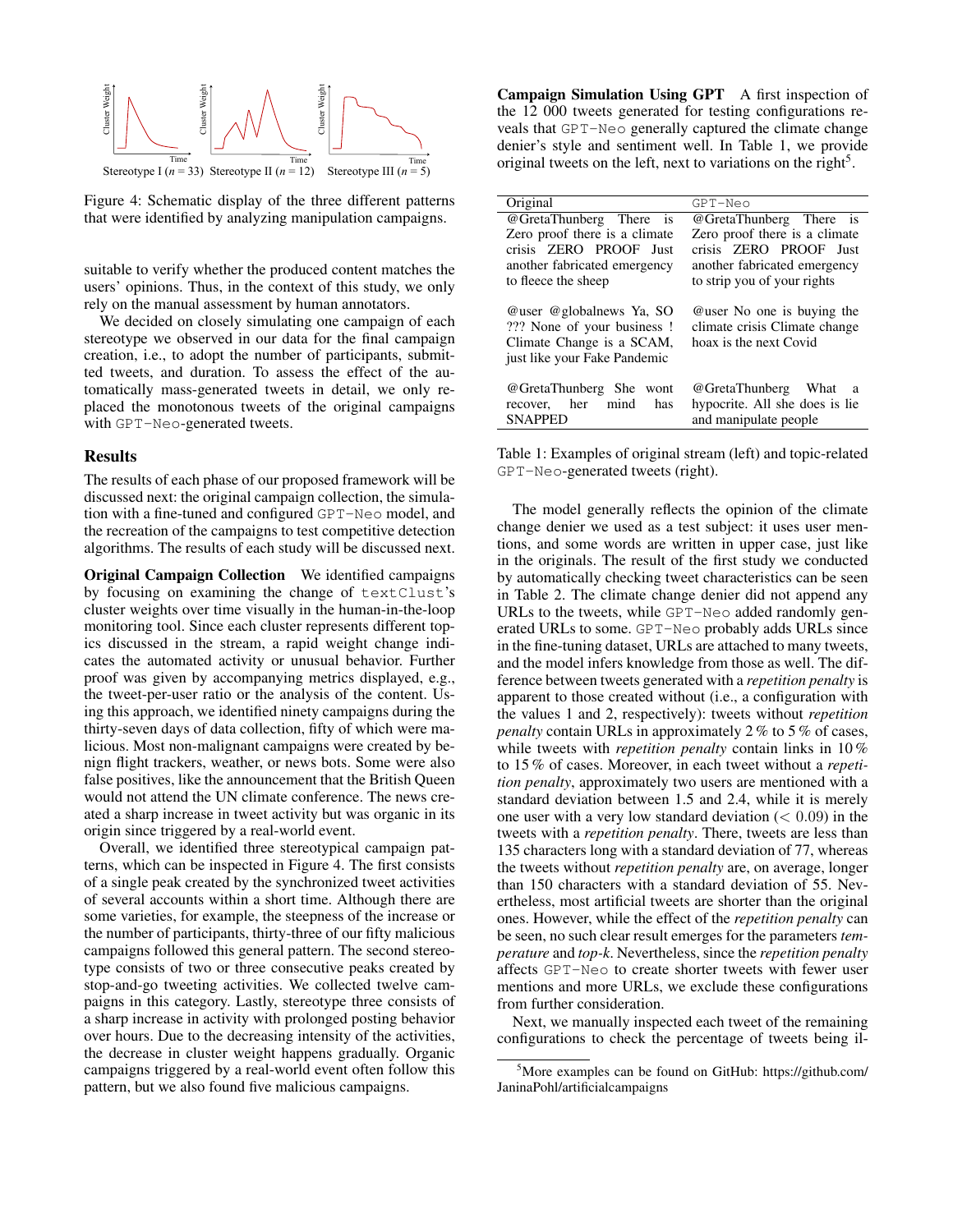| Configuration | Perc. URLs | Avg. mentions | Avg. length |
|---------------|------------|---------------|-------------|
| Original      | 0.000      | 2.129         | 180.574     |
| 0.7/50/1      | 0.024      | 2.118         | 161.428     |
| 0.8/50/1      | 0.031      | 2.141         | 154.719     |
| 0.9/50/1      | 0.054      | 1.974         | 154.954     |
| 0.7/150/1     | 0.019      | 2.262         | 163.375     |
| 0.8/150/1     | 0.042      | 1.994         | 157.023     |
| 0.9/150/1     | 0.053      | 1.945         | 154.590     |
| 0.7/50/2      | 0.138      | 1.004         | 134.231     |
| 0.8/50/2      | 0.123      | 1.005         | 115.021     |
| 0.9/50/2      | 0.119      | 1.003         | 119.110     |
| 0.7/150/2     | 0.136      | 1.004         | 132.957     |
| 0.8/150/2     | 0.147      | 1.003         | 114.350     |
| 0.9/150/2     | 0.105      | 1.002         | 120.432     |

Table 2: Percentage of URLs per tweet, the average number of mentions, and the average length of GPT-Neo-generated tweets per configuration in the format *temperature / top-k / repetition penalty.*

| Configuration | Reflect opinion | Logic/coherence | <b>B</b> oth |
|---------------|-----------------|-----------------|--------------|
| Original      | 0.000           | 0.000           | 0.000        |
| 0.7/50/1      | 0.016           | 0.018           | 0.030        |
| 0.8/50/1      | 0.012           | 0.023           | 0.029        |
| 0.9/50/1      | 0.037           | 0.040           | 0.059        |
| 0.7/150/1     | 0.012           | 0.019           | 0.032        |
| 0.8/150/1     | 0.012           | 0.019           | 0.028        |
| 0.9/150/1     | 0.030           | 0.024           | 0.046        |

Table 3: Percentages of tweets not reflecting the climate change denier's opinion or being nonsensical for each remaining configuration in the format *temperature / top-k*.

logical or reflecting another opinion than the climate change denier's. Results are shown in Table 3. Notably, the number of unusable tweets is relatively low for all configurations; the worst result is five percent for the configuration *0.9 / 150*. However, note that GPT-Neo had slightly more significant problems generating logic and coherent tweets than reflecting the user's opinion. When examining the column values more closely, it can be seen that the influence of the *top-k* value is not strong; the percentages of faulty tweets are mostly slightly lower for a *top-k* value of 150 than for a value of 50. Differences between the *temperature* values of 0.7 and 0.8 are not severe, just 0.5 % in the worst case. The individual percentages of 0.8 are slightly higher. Though, when considering the overall value, the configuration with a *top-k* of 0.7 performs worse. Nevertheless, there are more unusable tweets created with a *temperature* of 0.9. Consequently, the configuration of the fine-tuned GPT-Neo model used in this work will include a *top-k* value of 150 and a temperature of 0.8. No *repetition penalty* will be applied since this leads to significantly shorter tweets. With this parameter configuration, GPT-Neo created meaningful tweets reflecting the original user's style and content with a high probability.

For each of the identified stereotypes, we recreated one campaign artificially. The original cluster trend can be seen in the upper part of Figure 6. We selected a network of 120 seemingly legitimate user accounts posting news head-



Figure 5: Analysis of the number of clusters textClust distributes the artificial campaigns into.

lines in combination with a corresponding link for the first stereotype. Supposedly, the network should increase traffic to the news agency's website. Stereotype two was generated by a group of three accounts tweeting two hundred similar messages for approximately one-and-a-half hours. The user accused several news agencies of not reporting on illegal climate-damaging projects on protected Native land in the USA. Lastly, we chose a group of 160 accounts targeting Joe Biden's Twitter account for the third stereotype to urge him to hold on to certain projects despite missing support from the US senate. We recreated each campaign by copying the parameters but replacing the original tweets with ones generated with our fine-tuned and configured GPT-Neo model.

Artificial Campaign Detection The result of the recreation can be seen in the lower part of Figure 6 with the pattern of the recreated campaign plotted in red, while other clusters in which textClust also distributes artificial tweets plotted in light red. The observed sharp cluster spikes are not prevalent anymore, implying that textClust does not assign the generated tweets to the same cluster but distributes them over multiple ones. Hence, human experts would not be able to identify these artificial campaigns by monitoring the cluster weight's change over time anymore.

In the bottom-left plot, it can be seen that textClust distributed the artificial tweets over three clusters. For clarity, we do not show all clusters into which the stream clustering algorithm has distributed the artificial tweets. Instead, in the boxplots in Figure 5, an overview of the number of clusters containing artificial tweets per campaign can be seen. Depending on the stereotype, textClust integrates the GPT-Neo-generated tweets into 26 – 90 different clusters. For stereotype three and especially for stereotype one, textClust distributes the tweets over more clusters than stereotype two. This is related to the fact that our fine-tuned GPT-Neo model uses the participating users as a blueprint. Since the campaigns were created by networks of accounts instead of small groups for stereotypes one and three, the artificial campaign's content is more heterogeneous. Although GPT-Neo catches the user's style, the variety of all tweets created by one user is high. Thus, it might be more realistic in the future to use a model fine-tuned for creating different topics instead of mimicking single users to create more coherent campaigns created by a network of accounts. Nevertheless, textClust was also unable to group the tweets belonging to stereotype two into one cluster, which was generated by only a few users and, thus, is more coherent content-wise. Overall, the tweets created with GPT-Neo are too heterogeneous content-wise and currently impede textClust's ability to retrieve the original clusters.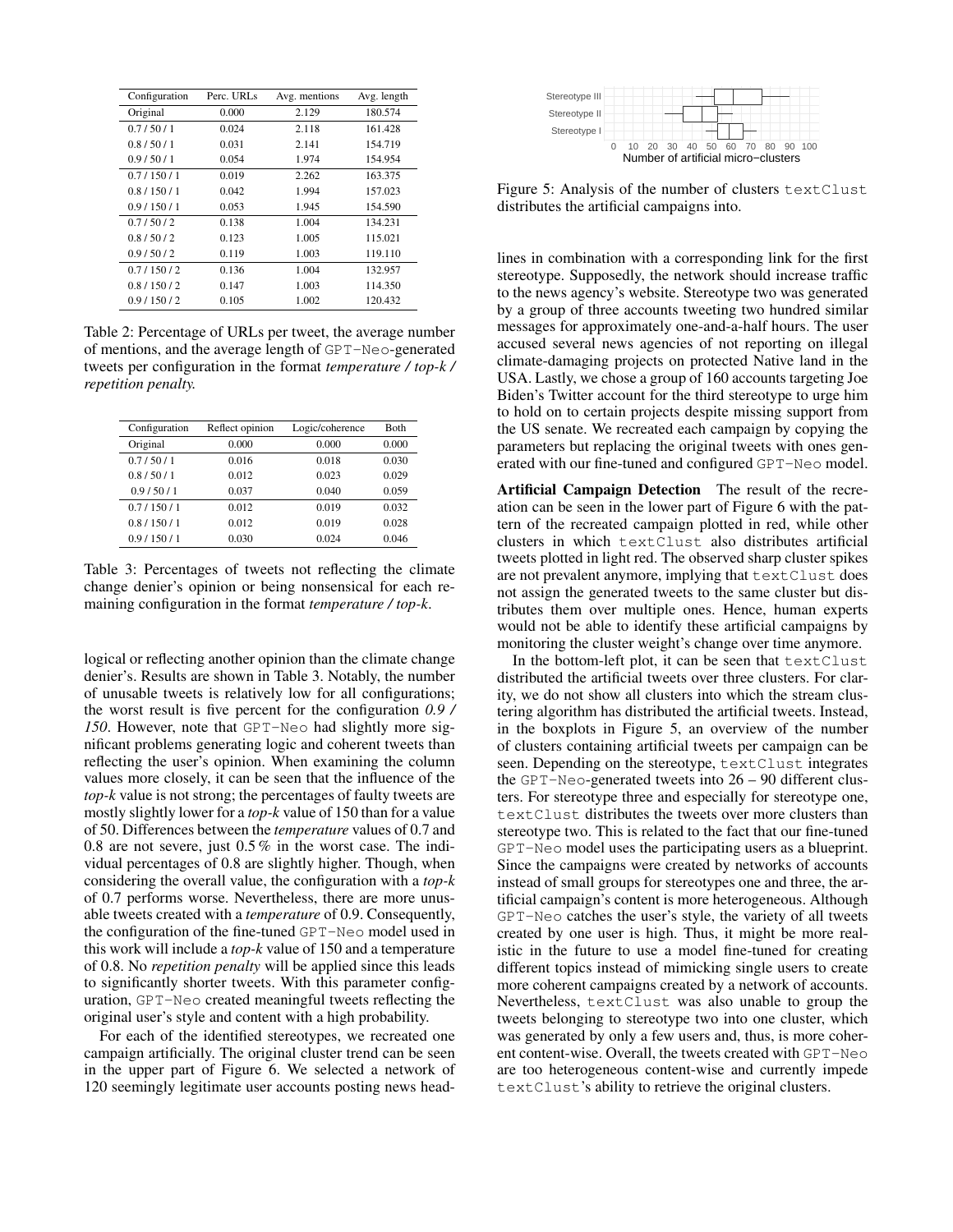

Figure 6: Artificial data augmentation impact on micro-cluster weights. Above, the original campaigns are displayed while their recreated counterparts are below with clusters in which artificial tweets are grouped into by textClust plotted in light red.

## Ethical Considerations

In theory, malicious campaigns created automatically can be shared without violating data-sharing regulations introduced by social media platforms. However, even for these artificial contents, privacy considerations are essential. First, a failsafe must be implemented to prevent GPT from reproducing tweets as they originally occurred. Here, finding a balanced GPT-Neo configuration that generates more heterogeneous but meaningful tweets helps in reducing identity projections. Second, real users may be mentioned within the artificial tweets as the fine-tuned model learned from the original data. Thus, implications on individuals or organizations implicitly mentioned in the textual data may be drawn that have to be handled with care. Therefore, the artificially created campaigns that we used in this study are published together with some original examples in a pseudonymized form<sup>6</sup>. Third, the adversarial approach of benchmarking involves an ethical trade-off: by confronting state-of-the-art campaign detection with new challenges, their development can indeed be pushed forward. At the same time, the adapted and fine-tuned language models can be used for the generation of malignant campaigns themselves. Therefore, the benefits to the research community and the potential risks of publication must be carefully weighed when publishing either models or details about the training process.

#### Discussion and Future Works

We have developed a new, flexible pipeline that allows us to enrich social media data streams with artificial campaigns. Since these are based on real events that we use as blueprints and mimic real users' posts, our the artificial campaigns within our framework reflect the original ones closely. Further, the flexible approach can also be altered to create more challenging settings. Meanwhile, we gained insights into campaign executions that can be used in future works to develop more robust detection algorithms, e.g., improving our selected detection approach, since it could not recognize

GPT-Neo-generated campaigns. Our methodology can be used to create artificial campaigns automatically, the initial data and campaign collection, analysis, and implementation are laborious, requiring more effort than streaming a dataset from an API. Although the campaigns themselves are recreated as realistic as possible, real users' reactions to this campaign cannot be modeled. In future works, self-hosted social networking services like Mastodon<sup>7</sup> might be used to create social media instances populated with users who agreed to participate in such artificial campaign experiments.

Also, a systematic and objective evaluation of GPT's ability to generate realistic tweets is required. We assessed the artificial tweets by examining specific features and manually inspecting their logic and coherence. As standard NLG metrics do not cover the criteria needed, in future works, a large-scale study needs to be designed that, for example, consults a larger expert group for inspection. Additionally, other types of data, campaigns, and detection approaches must be tested in future works to validate the framework's capabilities further. We revealed shortcomings of the monitoring tool we used to identify campaigns and especially the clustering algorithm textClust. Since, supposedly, the reason for failure is the algorithm's focus on similar words instead of synonymous words, using another word embedding approach or similarity measure might overcome this shortcoming. For example, the soft cosine similarity uses a lexicon to incorporate the meaning of words into the distance calculation. Further, the monitoring tool can be extended by models to identify artificially generated tweets. However, the overload of training and updating these models must be pondered to the benefits these metrics must provide since the main advantage of the tool is its ability to display relevant information in real-time, possibly enabling moderators to counteract the detected campaign instantly. Being able to detect and possibly react to modern mis- and disinformation campaigns becomes a more and more pressing issue as more and more interpersonal interactions have shifted from the real world to the online ecosystem.

<sup>6</sup> https://github.com/JaninaPohl/artificial campaigns

<sup>7</sup> https://mastodon.social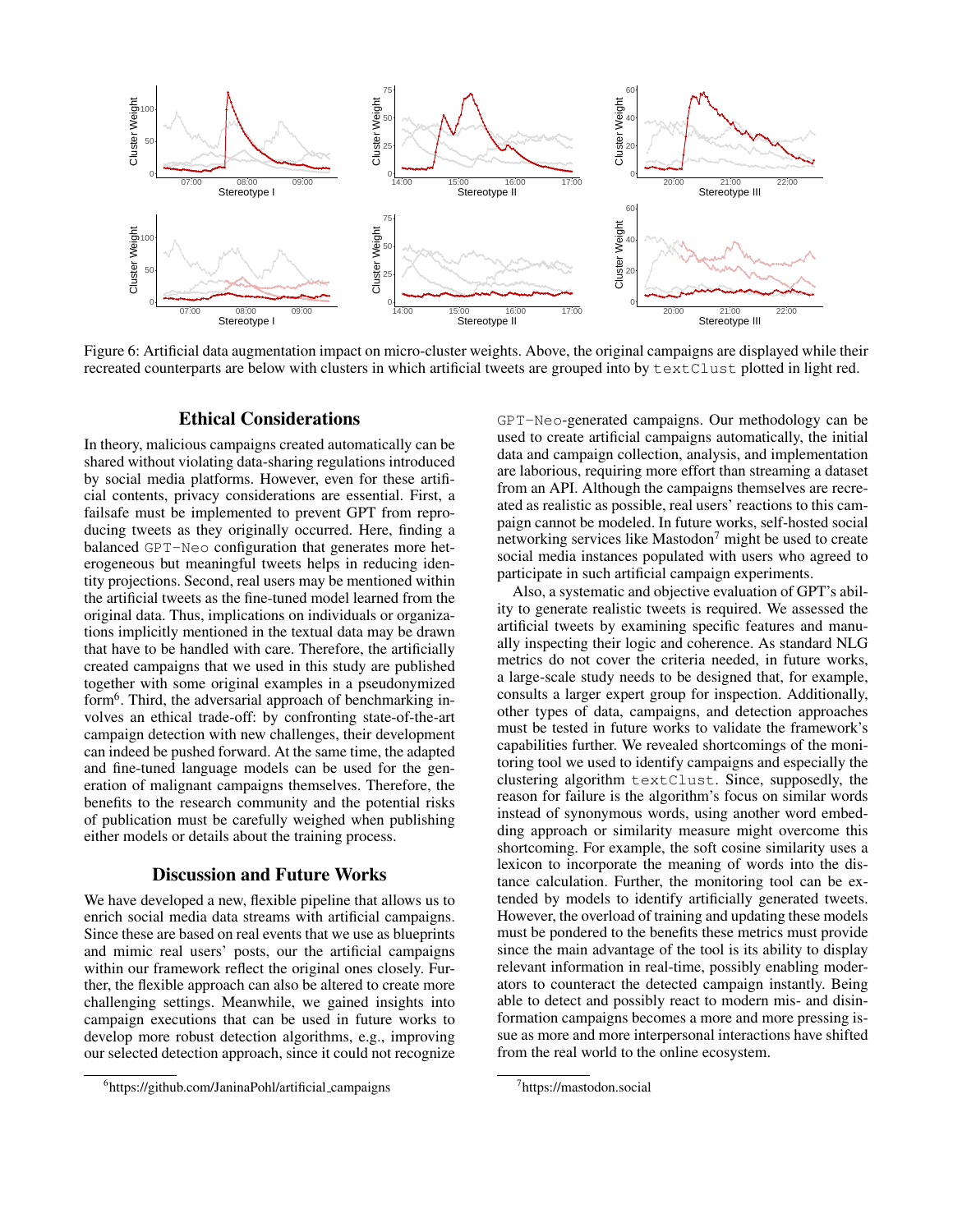# Acknowledgments

The authors acknowledge support from the BMBF-funded project Hybrid (funding ref. 16KIS1531K) and the ERCIS network.

## References

Alarifi, A.; Alsaleh, M.; and Al-Salman, A. 2016. Twitter Turing Test: Identifying Social Machines. *Information Sciences*, 372: 332–346.

Assenmacher, D.; Adam, L.; Trautmann, H.; and Grimme, C. 2020a. Towards Real-Time and Unsupervised Campaign Detection in Social Media. In *Proceedings of the 33rd Florida Artificial Intelligence Research Society Conference*, FLAIRS'33, 303 – 306. Miami, FL, USA: AAAI.

Assenmacher, D.; Clever, L.; Pohl, J. S.; Trautmann, H.; and Grimme, C. 2020b. A Two-Phase Framework for Detecting Manipulation Campaigns in Social Media. In Meiselwitz, G., ed., *Social Computing and Social Media. Design, Ethics, User Behavior, and Social Network Analysis*, 201– 214. Springer International Publishing.

Assenmacher, D.; and Trautmann, H. 2022. Textual One-Pass Stream Clustering with Automated Distance Threshold Adaption. In *14th Asian Conference on Intelligent Information and Database Systems (ACIIDS)*. Springer International Publishing. Accepted.

Assenmacher, D.; Weber, D.; Preuss, M.; Calero Valdez, A.; Bradshaw, A.; Ross, B.; Cresci, S.; Trautmann, H.; Neumann, F.; and Grimme, C. 2021. Benchmarking Crisis in Social Media Analytics: A Solution for the Data Sharing Problem. *Social Science Computer Review*, 39(3).

Black, S.; Leo, G.; Wang, P.; Leahy, C.; and Biderman, S. 2021. GPT-Neo: Large Scale Autoregressive Language Modeling with Mesh-Tensorflow. Technical report, Zenodo. Brown, T.; et al. 2020. Language Models are Few-Shot Learners. In Larochelle, H.; Ranzato, M.; Hadsell, R.; Balcan, M. F.; and Lin, H., eds., *Advances in Neural Information Processing Systems*, volume 33, 1877–1901. Curran Associates, Inc.

Bruns, A. 2019. After the 'APIcalypse': Social Media Platforms and Their Fight against Critical Scholarly Research. *Information, Communication & Society*, 22: 1544 – 1566.

Bucur, D.; and Holme, P. 2020. Beyond ranking nodes: Predicting epidemic outbreak sizes by network centralities. *PLOS Computational Biology*, 16(7): 1–20.

Calabrese, A.; Bevilacqua, M.; Ross, B.; Tripodi, R.; and Navigli, R. 2021. AAA: Fair Evaluation for Abuse Detection Systems Wanted. In *13th ACM Web Science Conference 2021*, WebSci '21, 243–252. New York, NY, USA: Association for Computing Machinery. ISBN 9781450383301.

Carnein, M.; Assenmacher, D.; and Trautmann, H. 2017. Stream Clustering of Chat Messages with Applications to Twitch Streams. In de Cesare, S.; and Ulrich, F., eds., *36th International Conference on Conceptual Modeling*, 79 – 88. Valencia, Spain: Springer International Publishing.

Chen, Z.; and Subramanian, D. 2018. An Unsupervised Approach to Detect Spam Campaigns that Use Botnets on Twitter. *ArXiv:1804.05232*.

Choraś, M.; Demestichas, K.; Gielczyk, A.; Álvaro Herrero; Ksieniewicz, P.; Remoundou, K.; Urda, D.; and Woźniak, M. 2021. Advanced Machine Learning techniques for fake news (online disinformation) detection: A systematic mapping study. *Applied Soft Computing*, 101: 107050.

Cresci, S. 2020. A Decade of Social Bot Detection. *Communications of the ACM*, 63: 72 – 83.

Cresci, S.; Di Pietro, R.; Petrocchi, M.; Spognardi, A.; and Tesconi, M. 2017. The Paradigm-Shift of Social Spambots: Evidence, Theories, and Tools for the Arms Race. In *Proceedings of the 26th International Conference on World Wide Web Companion*, WWW '17 Companion, 963 – 972. Perth, Australia.

Cresci, S.; Di Pietro, R.; Petrocchi, M.; Spognardi, A.; and Tesconi, M. 2018. Social Fingerprinting: Detection of Spambot Groups Through DNA-Inspired Behavioral Modeling. *IEEE Transactions on Dependable and Secure Computing*, 15(4): 561–576.

Cresci, S.; Petrocchi, M.; Spognardi, A.; and Tognazzi, S. 2019. On the Capability of Evolved Spambots to Evade Detection Via Genetic Engineering. *Online Social Networks and Media*, 9.

Da San Martino, G.; Cresci, S.; Barrón-Cedeño, A.; Yu, S.; Pietro, R. D.; and Nakov, P. 2020. A Survey on Computational Propaganda Detection. In Bessiere, C., ed., *Proceedings of the Twenty-Ninth International Joint Conference on Artificial Intelligence*, IJCAI-20, 4826–4832. International Joint Conferences on Artificial Intelligence Organization.

Derhab, A.; Alawwad, R.; Dehwah, K.; Tariq, N.; Khan, F. A.; and Al-Muhtadi, J. 2021. Tweet-Based Bot Detection Using Big Data Analytics. *IEEE Access*, 9: 65988–66005.

Eichenberg, C.; Black, S.; Weinbach, S.; Parcalabescu, L.; and Frank, A. 2021. MAGMA–Multimodal Augmentation of Generative Models through Adapter-based Finetuning. *arXiv preprint arXiv:2112.05253*.

EleutherAI. 2022. GPT Neo - An Implementation of Model & Data Parallel GPT3-Like Models Using the Mesh-Tensorflow Library.

Fagni, T.; Falchi, F.; Gambini, M.; Martella, A.; and Tesconi, M. 2021. TweepFake: About Detecting Deepfake Tweets. *PLOS ONE*, 16(5).

Ferrara, E.; Varol, O.; Menczer, F.; and Flammini, A. 2016. Detection of promoted social media campaigns. In *Proceedings of the International AAAI Conference on Web and Social Media*, volume 10, 563–566. Cologne, Germany: Association for the Advancement of Artificial Intelligence.

Gao, L.; Biderman, S.; Black, S.; Golding, L.; Hoppe, T.; Foster, C.; Phang, J.; He, H.; Thite, A.; Nabeshima, N.; et al. 2020. The Pile: An 800GB Dataset of Diverse Text for Language Modeling. *arXiv preprint arXiv:2101.00027*.

Gilardi, F.; Baumgartner, L.; Dermont, C.; Donnay, K.; Gessler, T.; Kubli, M.; Leemann, L.; and Müller, S. 2021. Building Research Infrastructures to Study Digital Technology and Politics. *PS: Political Science & Politics*, 1–6.